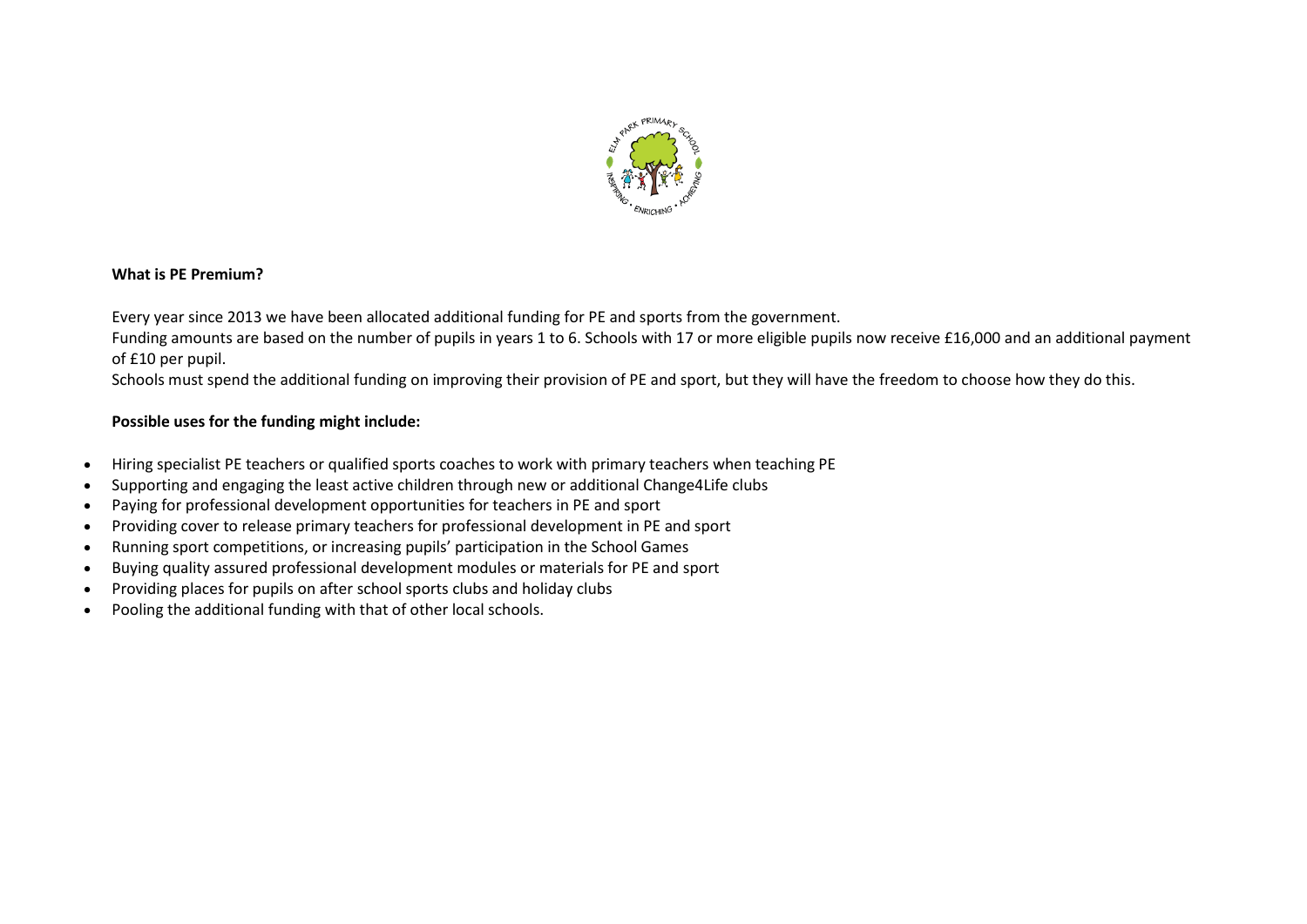During the funding period 2017-2018, Elm Park used PE Premium funding as below. The impact assessment of the funding is also outlined.

# **PE Premium Summary September 2017 - July 2018**

### **£18,520 grant received.**

### **Key Improvement indicators:**

- 1. Engagement of all pupils in regular physical activity CMO guideline recommendation for at least 30mins physical activity a day in primary school.
- 2. Profile of PE and Sport raised across the school as a toll for whole school improvement
- 3. Increased confidence, knowledge and skills of all staff in teaching PE and sport
- 4. Broader experience of a range of sports and activities offered to all pupils
- 5. Increased participation in competitive sport

| <b>School focus</b> | <b>Key</b>      | <b>Actions to achieve</b>                               | <b>Impact Outcome</b>             | <b>Sustainability and Next Steps</b> |
|---------------------|-----------------|---------------------------------------------------------|-----------------------------------|--------------------------------------|
| area                | <b>PE/Sport</b> |                                                         |                                   |                                      |
|                     | indicator       |                                                         |                                   |                                      |
|                     | (above)         |                                                         |                                   |                                      |
| CPD&                | 1&3             | Continue to support the teaching of P.E. through        | Staff survey summer 2018          | Significant staff recruitment for    |
| quality of          |                 | classes and teachers working alongside specialist       | indicated increase in staff       | Sept 2018 a challenge -              |
| teaching            |                 | teachers. Staff have received a term of CPD to          | confidence and subject            | continuity of both HT input into     |
| provision           |                 | increase confidence and new skills when teaching PE     | knowledge in all returns.         | leadership and specialist            |
|                     |                 | and sport.                                              |                                   | coaching arrangements key to         |
|                     |                 |                                                         | Staff PE surveys evidenced        | ensuring build on work done in       |
|                     |                 | Staff have attended courses to support teaching of      | increased PE teaching ability     | this year.                           |
|                     |                 | P.E.                                                    | and referenced an upturn in pupil |                                      |
|                     |                 |                                                         | engagement across the school.     | Recruitment of PE Leader (with       |
|                     |                 | The funding has provided supply cover for staff so that |                                   | TLR) in place to support and         |
|                     |                 | CPD can be carried out across the school.               | 48 planned specialist             | lead next steps.                     |
|                     |                 |                                                         | collaborative specialist sessions |                                      |
|                     |                 | Supply has been booked to allow staff/P.E coordinator   | were delivered in each of Terms   | Continue the programme of            |
|                     |                 | to attend courses/meetings and continue the             | 5 & 6 across the school.          | collaborative provision modelling    |
|                     |                 | development and organisation of P.E.                    |                                   | with new staff to ensure             |
|                     |                 |                                                         |                                   | consistency of good practice and     |
|                     |                 |                                                         |                                   | keep momentum. Capacity in-          |
| <b>Total £6,300</b> |                 |                                                         |                                   | house to do this 2018-2019.          |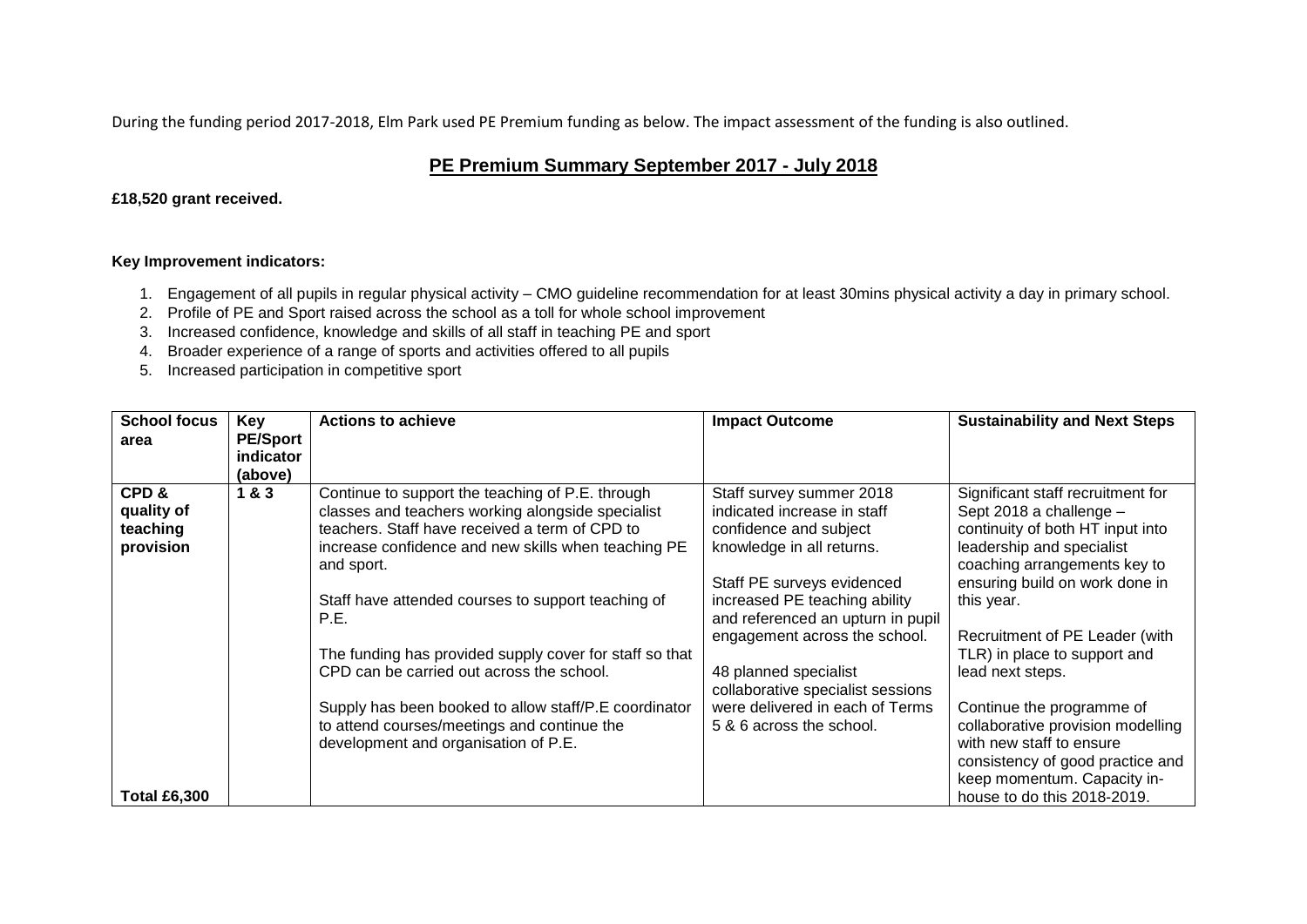| <b>Ensure we</b><br>have<br>appropriate<br>and good<br>quality<br>resources in<br>place to<br>support our<br>learning                   | 1 & 2        | Ongoing resource provision required to enhance P.E<br>and games across the school. Sports and PE coaches<br>have supported the PE lead to audit and order<br>appropriate equipment to support pupils' active<br>learning.<br>Outdoor games equipment- general top up and<br>replacement of old/absent equipment: eg tennis<br>rackets/balls, hoops, beanbags. This allows all<br>children to access necessary equipment for successful<br>learning.                                                                                                               | Resources are now being<br>replenished after a period of<br>neglect - better supporting good<br>quality provision.                                                                                                                           | Will take several years of work to<br>develop resource base we<br>require but on right track now.                                                                                                                                                                                                                                                                                                |
|-----------------------------------------------------------------------------------------------------------------------------------------|--------------|-------------------------------------------------------------------------------------------------------------------------------------------------------------------------------------------------------------------------------------------------------------------------------------------------------------------------------------------------------------------------------------------------------------------------------------------------------------------------------------------------------------------------------------------------------------------|----------------------------------------------------------------------------------------------------------------------------------------------------------------------------------------------------------------------------------------------|--------------------------------------------------------------------------------------------------------------------------------------------------------------------------------------------------------------------------------------------------------------------------------------------------------------------------------------------------------------------------------------------------|
| <b>Total £3750</b>                                                                                                                      |              | SEN resources to support motor skills development.<br>Subscriptions for iMoves Dance scheme of work have<br>allowed us to build on the programme that was so<br>successfully introduced last year -the impact has been<br>a tangible upturn in active dance participation from our<br>children and improved subject knowledge for our staff.<br>This year we have resourced key PSHE resource<br>materials and training for teachers in order to deliver<br>key aspects of curriculum learning around leading a<br>healthy lifestyle and making positive choices. | Focus clear re impacting to<br>support all our children in this<br>area.<br>Dance programme referenced in<br>pupil and teacher surveys as<br>positive participation area. Pupil<br>enthusiasm for dance / exercise<br>significantly risen.   | Look into Dance and associated<br>Gym festival and competition<br>possibilities within next year of<br>development work. NB<br>Significant Y3/Y4 Gym club<br>members at school.<br>This will be further developed<br>next year as a priority area and<br>linked to our well-being agenda.                                                                                                        |
| <b>More</b><br>children<br>have the<br>opportunity<br>to<br>experience<br>competing<br>for the<br>school within<br>sporting<br>context. | 1, 4 & 8 & 5 | Membership to South Glos tournaments, for boys and<br>girls.<br>The budget has allowed a range of pupils to attend<br>more competitions against other schools as we have<br>been able to cover the cost of transport. This has also<br>allowed a greater number of pupils to access outside<br>Inter competitions. We have made links with the<br>community bus to keep the costs low.<br>We have hired the local pool for swimming gala trials<br>and for addition KS2 swimming-to ensure a maximum                                                              | Increased number of<br>competitions in increased<br>number of activity areas have<br>resulted in more children taking<br>part in competitions<br>Profile of swimming beyond<br>class lessons has been raised -<br>noted increased numbers of | This area is planned to develop<br>further again in 2018-2019.<br>Majority of opportunities are<br>provided for UKS2 / Y6 pupils.<br>Need to engineer further<br>competitive opportunities<br>(alongside sports' coaches) for<br>LKS2/whole school next year.<br>Intra-school competition for all<br>pupils to be considered in 2018-<br>2019. Themed PE House day<br>possibility T5 or T6 2019. |